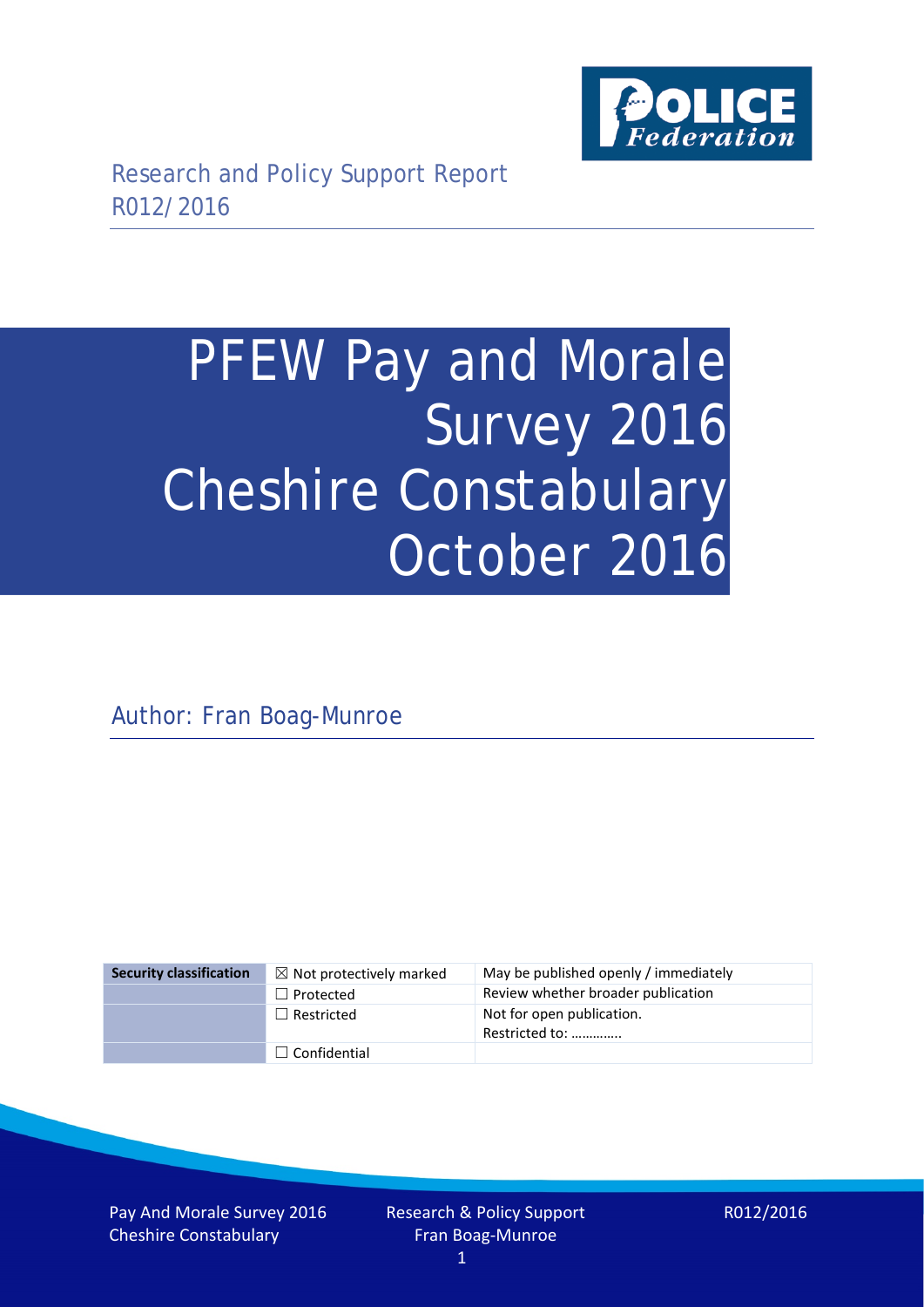## **INTRODUCTION**

This note provides a summary of responses to the PFEW Pay and Morale Survey received from respondents from Cheshire Constabulary in 2016.

Where appropriate, details of average responses for the police service as a whole are also presented, as well as a ranking of Cheshire Constabulary compared to other forces. Where rankings are provided, a ranking of 1 represents the force with the highest percentage of respondents expressing a particular attitude or intention, and a ranking of 42 represents the force with the lowest percentage of respondents expressing a particular attitude or intention<sup>[1](#page-1-0)</sup>. One force was excluded from this ranking because the sample size was considered too low to be representative of the force as a whole (<200 responses). Please be aware that the actual differences between individual rank positions may be quite small and, if used, should be interpreted cautiously.

Graphical summaries are also presented which compare the proportion of respondents expressing a particular attitude or intention in each force to the average for the service as a whole. These graphical summaries indicate either 1) that a force has the same proportion of respondents expressing a particular attitude as the national average or lower; 2) that the force has a higher proportion of respondents expressing a particular attitude than the national average; or 3) that the proportion of respondents expressing a particular attitude in a force is 10% or more higher than the national average.

# **RESPONSE RATE AND RESPONDENTS**

536 responses were received from Cheshire Constabulary, representing a response rate of around 27% (based on March 2016 Home Office figures of officer headcount). The national response rate for the 2016 survey was 35%. Last year's response rate for Cheshire Constabulary was 43%. Please bear this in mind when making comparisons with last year's findings.

Overall 2% of respondents to the survey declined to state which force they belonged to. The responses from these officers have been included within the national data but are excluded from force-level analysis.

76.0% of responses from Cheshire Constabulary were received from male officers and 24.0% of responses were from female officers. 73.7% of respondents were Constables, 18.1% were Sergeants and 8.2% were Inspectors or Chief Inspectors.

<span id="page-1-0"></span> $1$  Rankings have been determined at two decimal places.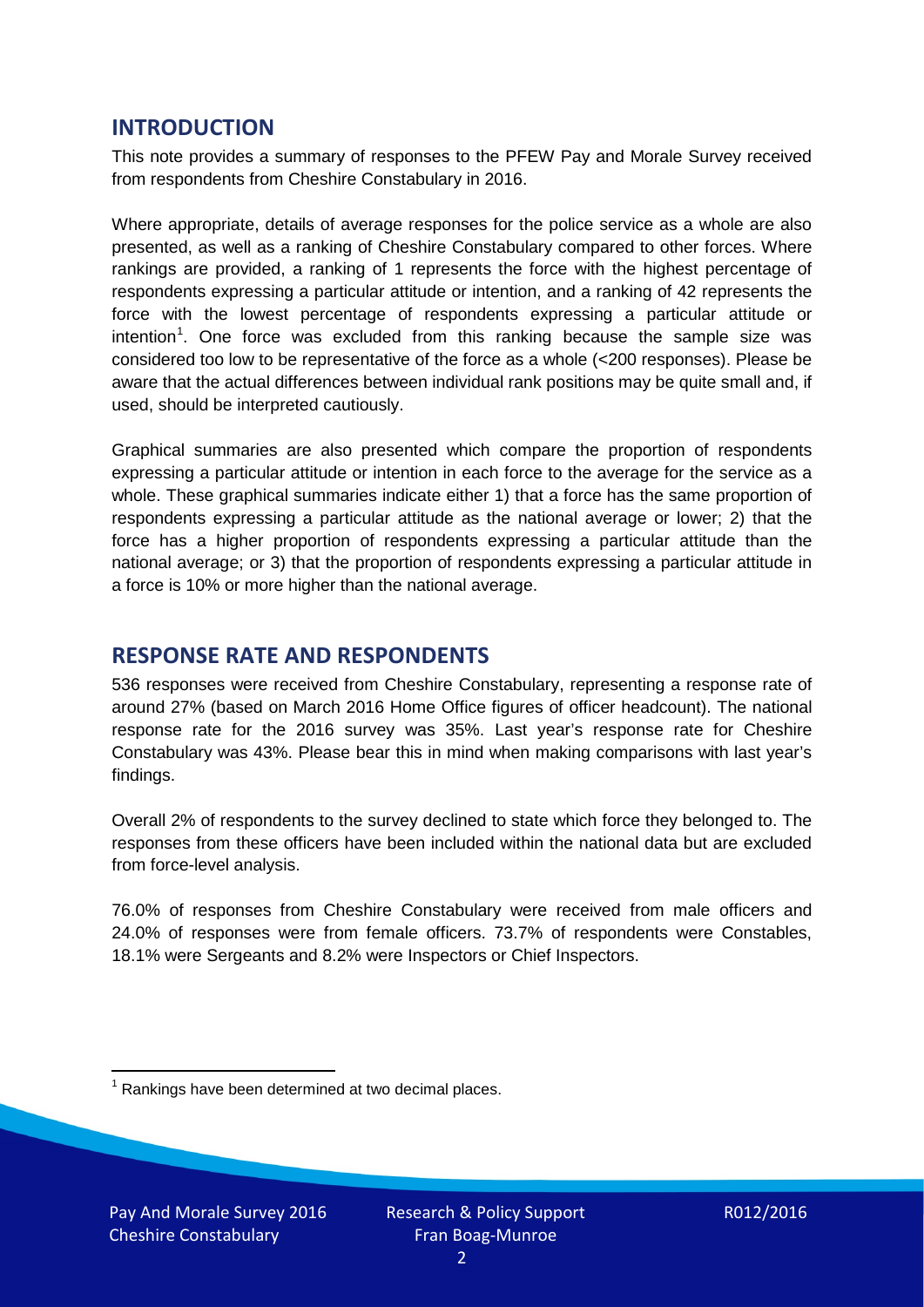## **MORALE**

55.7% of respondents from Cheshire Constabulary told us that their morale is currently low.

Nationally, the proportion of respondents reporting low personal morale ranges from 72.0% at the top ranking force to 41.9% at the bottom ranking force. In terms of the proportion of respondents with low morale, Cheshire Constabulary ranks 13 out of 42, meaning that, compared to Cheshire Constabulary, there are 29 forces with a smaller proportion of respondents reporting low morale.

84.4% of respondents from Cheshire Constabulary felt that morale within the force is currently low.

Across England and Wales as a whole, the proportion of respondents reporting low force morale ranges from 98.8% at the top ranking force to 74.1% at the bottom ranking force. In terms of the proportion of respondents reporting low force morale, Cheshire Constabulary ranks 27 out of 42 forces, meaning that there are 15 forces with a smaller proportion of respondents who feel that morale within their force is low.

Comparison of 2016 and 2015 figures for morale in Cheshire Constabulary are provided in the table below.

|                     | 2016  | 2015  |
|---------------------|-------|-------|
| Low personal morale | 55.7% | 72.1% |
| Low force morale    | 84.4% | 96.5% |

The proportion of respondents in the police service as a whole who said that their morale is low was 55.9%; this compares to 70.1% of respondents to the PFEW Pay and Morale survey in 2016; the proportion of respondents reporting low morale in 2016 was significant smaller than in [2](#page-2-0)015 $^2$ .

The proportion of respondents in the service as a whole who said that morale in their force was low was 89.5%; in 2015, this proportion was 94.6%. Again the difference between 2016 and 2015 was statistically significant<sup>[3](#page-2-1)</sup>.

<span id="page-2-0"></span> $2$ <sup>2</sup> Z= 40.1, p < 0.001

<span id="page-2-1"></span> $3$  Z=25.2, p < 0.001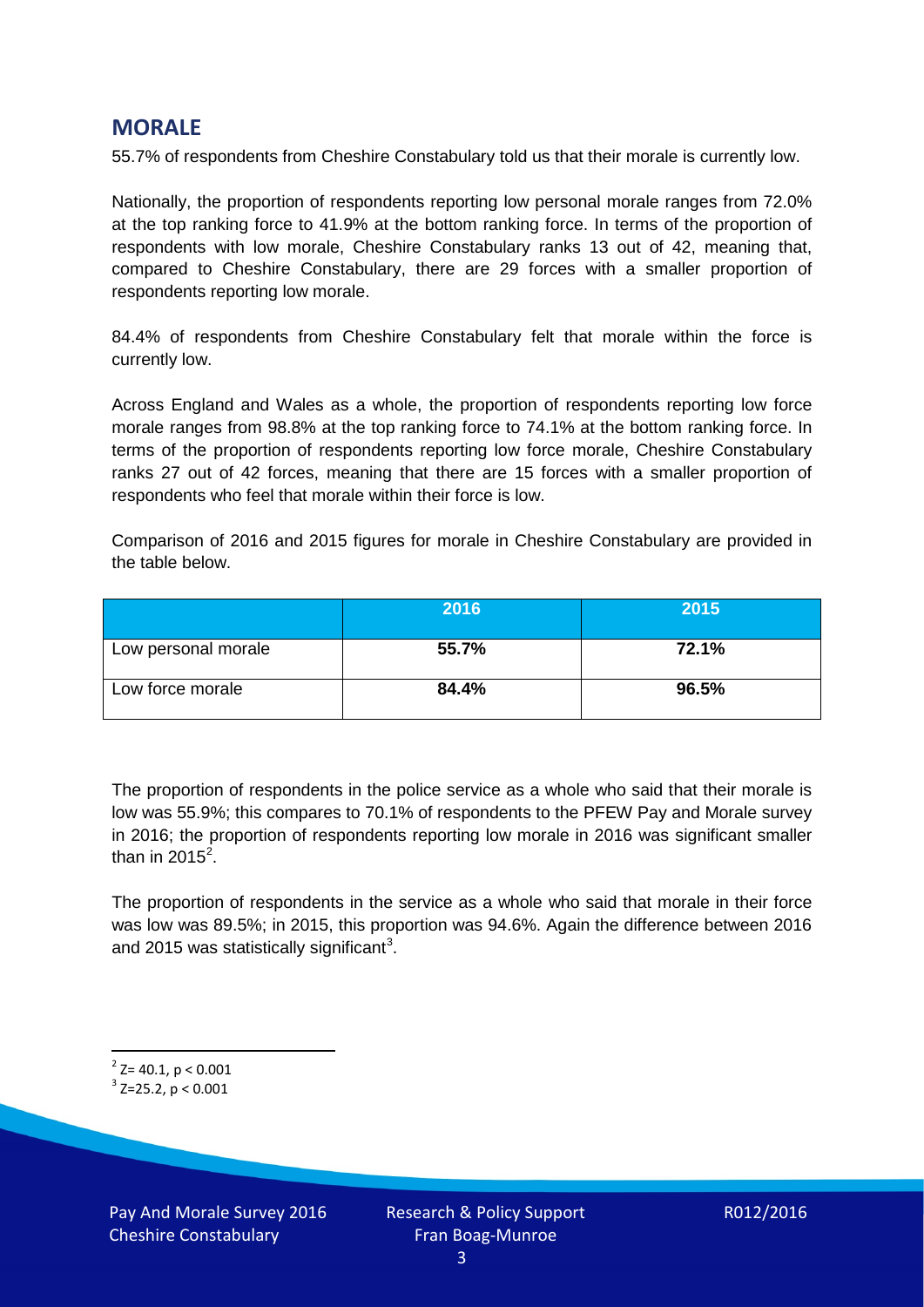*Proportion of respondents reporting low personal morale compared to national average in 2016*



#### *REASONS FOR LOW MORALE*

The survey asked respondents about the factors that had a positive or negative effect on their morale, the table below shows the proportion of respondents in Cheshire Constabulary who said a particular factor has had a negative effect upon their morale compared to the national average.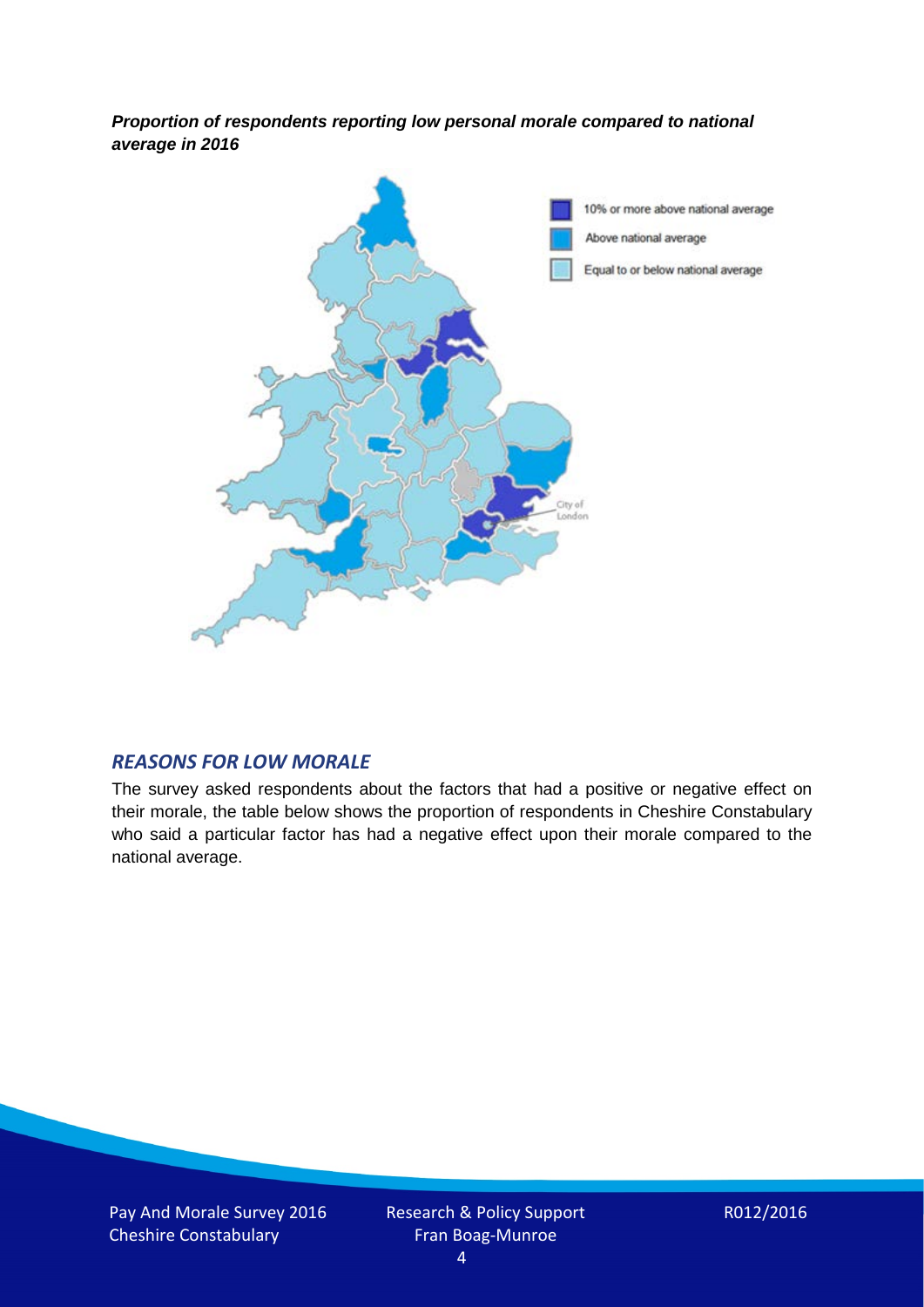| <b>Factor</b>                                  | <b>Negative effect on morale</b><br>(Cheshire Constabulary) | <b>Negative effect on morale</b><br><b>(England and Wales)</b> |
|------------------------------------------------|-------------------------------------------------------------|----------------------------------------------------------------|
| Pay and benefits (including<br>pension)        | 69.0%                                                       | 70.9%                                                          |
| Day-to-day job role                            | 39.8%                                                       | 39.9%                                                          |
| Workload and responsibilities                  | 57.2%                                                       | 52.4%                                                          |
| Work-life balance                              | 69.1%                                                       | 58.2%                                                          |
| Opportunities for<br>development and promotion | 46.0%                                                       | 49.9%                                                          |
| Health and wellbeing                           | 55.4%                                                       | 54.3%                                                          |
| How the police as a whole<br>are treated       | 82.1%                                                       | 84.2%                                                          |
| Treatment by senior<br>managers                | 45.7%                                                       | 42.1%                                                          |

# **ATTITUDES TOWARDS THE POLICE**

65.8% of respondents from Cheshire Constabulary said that they would not recommend joining the police to others.

Nationally, the proportion of respondents who said that they would not recommend joining the police to others ranges from 78.6% in the top ranking force to 55.4% in the bottom ranking force. Compared to the other forces in England and Wales, Cheshire Constabulary ranks 28 out of 42; there are therefore 14 forces with a smaller proportion of respondents who say that they would not recommend joining the police to others.

64.8% of respondents from Cheshire Constabulary said that they did not feel valued within the police.

The proportion of respondents who did not feel valued ranges from 79.2% in the top ranking force to 53.1% in the bottom ranking force. In terms of the proportion of respondents who did not feel valued within the police, Cheshire Constabulary ranks 19 out of 42; there are 23 forces with a smaller proportion of respondents who did not feel valued.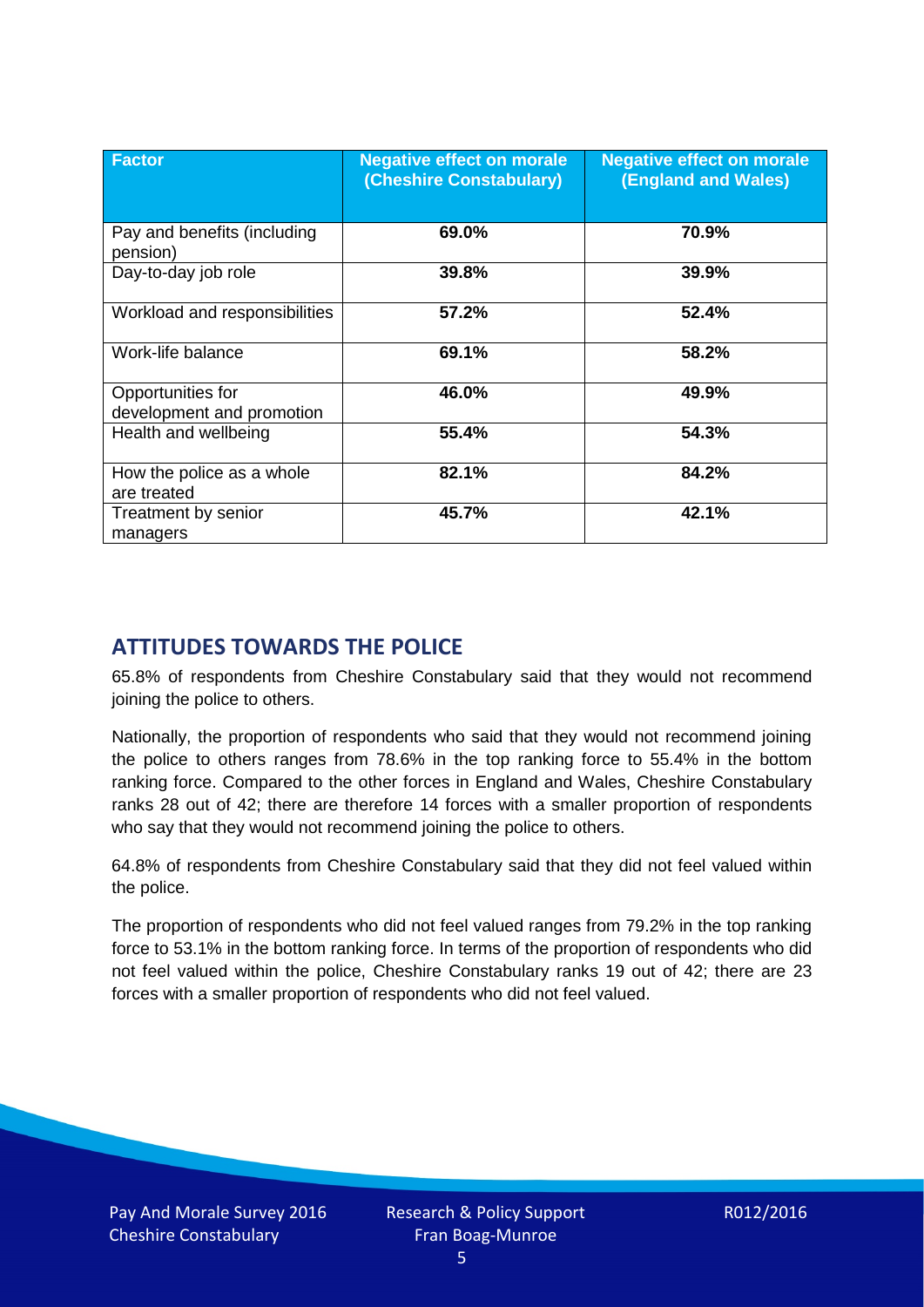|                                                           | 2016  | 2015  |
|-----------------------------------------------------------|-------|-------|
| would<br>not<br>recommend joining<br>the police to others | 65.8% | 75.7% |
| I do not feel valued<br>in the police                     | 64.8% | 75.3% |

For the service as a whole, the proportion of respondents in 2016 who said that they would not recommend joining the police to others was 69.9%. In 2015, 76.3% of respondents said that they would not recommend joining the police. The difference between 2016 and 2015 is statistically significant<sup>[4](#page-5-0)</sup>.

Across the police service as a whole, 67.3% of respondents said that they did not feel valued; compared to 74.7% of respondents in last year's survey. A significantly smaller proportion of respondents did not feel valued this year compared to 201[5](#page-5-1)<sup>5</sup>.

#### *Proportion of respondents who would not recommend the police to others compared to national average in 2016*



<span id="page-5-1"></span><span id="page-5-0"></span> $4$  Z = 19.6, p < 0.001  $5$  Z = 22.1, p < 0.001

Pay And Morale Survey 2016 Cheshire Constabulary

Research & Policy Support Fran Boag-Munroe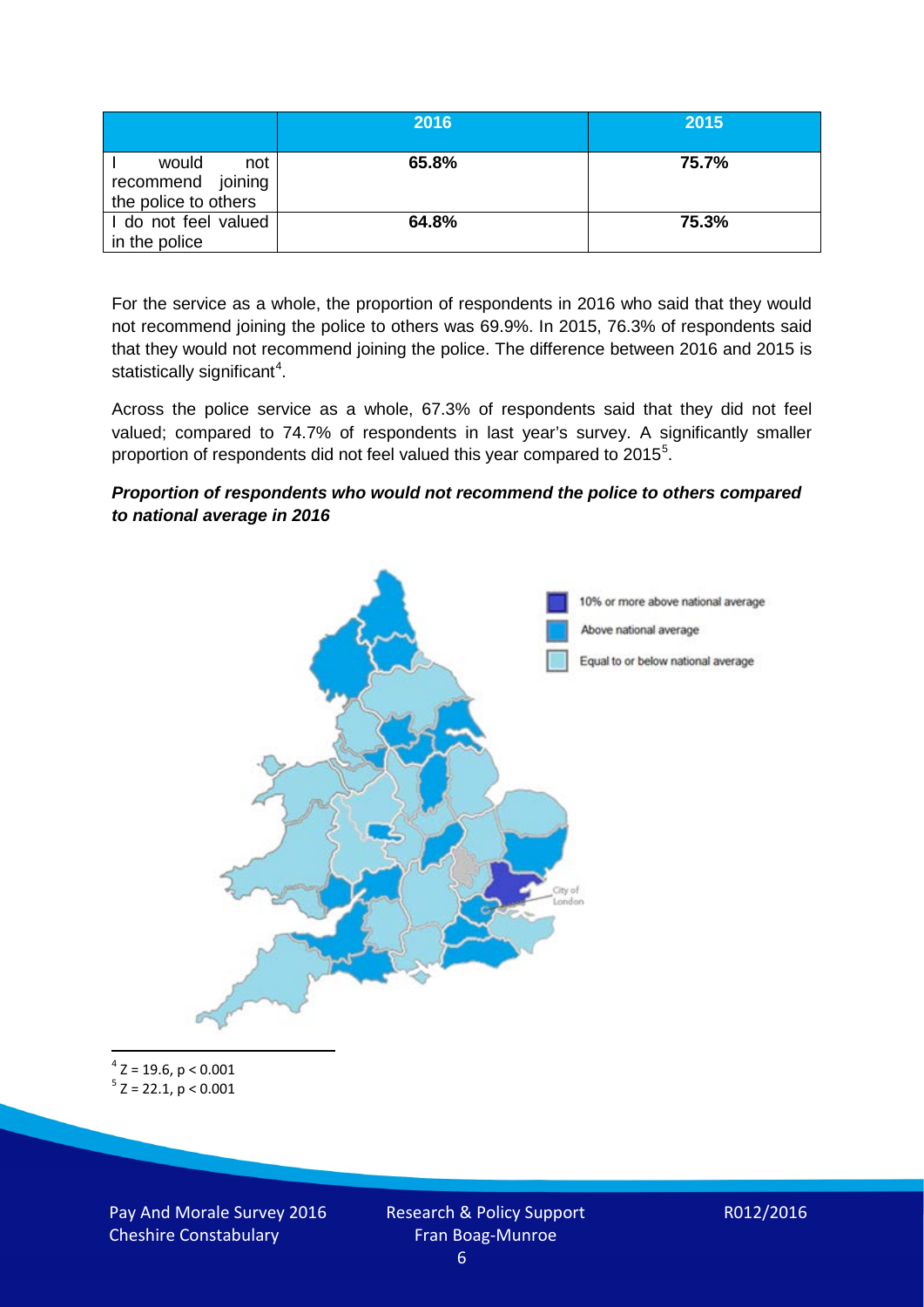# **INTENTION TO LEAVE**

8.5% of respondents from Cheshire Constabulary told us that they intend to leave the police service within two years. A further 16.5% of respondents said that they currently do not know what their intentions are with regards to staying in or leaving the police.

The proportion of respondents who planned to leave the police ranged from 21.5% at the top ranking force to 4.5% at the bottom ranking force. In terms of the proportion of respondents intending to leave, Cheshire Constabulary ranks 30 out of 42 forces, meaning that there are 12 forces with a smaller proportion of respondents intending to leave within two years.

Comparison of 2016 and 2015 figures for intention to leave in Cheshire Constabulary are provided in the table below.

|                                                | 2016 | <b>2015</b> |
|------------------------------------------------|------|-------------|
| Intend to leave the police<br>within two years | 8.5% | 11.9%       |

For the service as a whole, 11.8% of respondents planned to leave the police service within two years; in 2015, 15.6% of respondents said that they intended to leave within two years. A significantly smaller proportion of respondents intended to leave the police service in 2015 compared to 201[6](#page-6-0)<sup>6</sup>.

<span id="page-6-0"></span> $6$  Z = 15.2, p < 0.001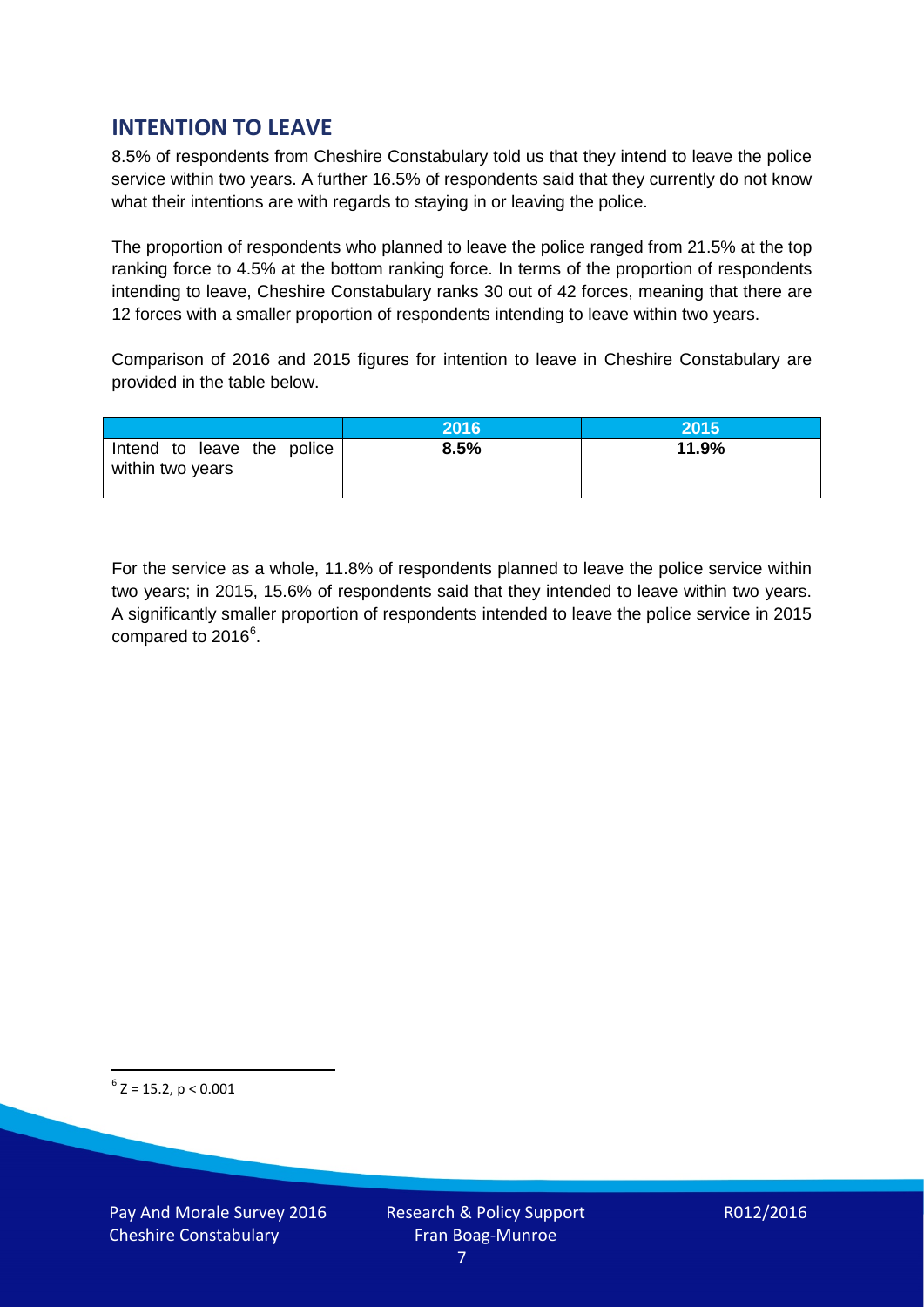*Proportion of respondents intending to leave the police within two years compared to national average in 2016*



#### *REASONS FOR INTENDING TO LEAVE THE POLICE SERVICE*

Respondents who had said they intended to leave were asked to indicate the reasons behind this intention. The table below shows the proportion of respondents in Cheshire Constabulary who said that a particular factor has had a major effect on their intention to leave, compared to the national average.

Please be aware that respondents were able to choose more than one option therefore the figures provide below will not add up to 100%.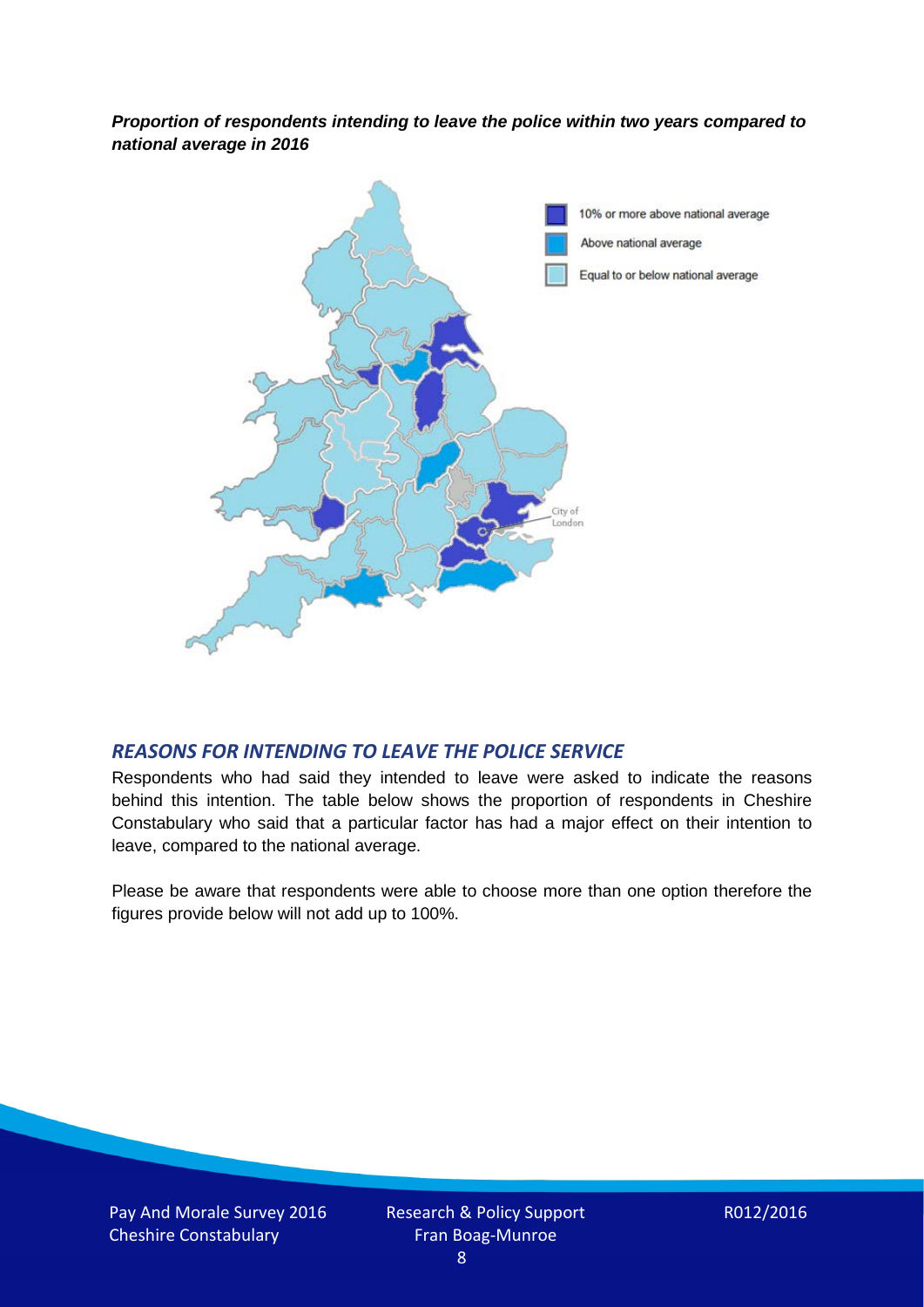| <b>Factor</b>                                          | <b>Major effect on intention to</b><br><b>leave (Cheshire)</b><br><b>Constabulary)</b> | <b>Major effect on intention to</b><br><b>leave (England and Wales)</b> |
|--------------------------------------------------------|----------------------------------------------------------------------------------------|-------------------------------------------------------------------------|
| The impact of your job on<br>your family/personal life | 57.1%                                                                                  | 57.2%                                                                   |
| Your morale                                            | 76.2%                                                                                  | 81.7%                                                                   |
| Your opportunities for<br>development and promotion    | 38.1%                                                                                  | 49.1%                                                                   |
| Your pay and benefits                                  | 50.0%                                                                                  | 67.6%                                                                   |
| Better job opportunities<br>outside of the Police      | 54.8%                                                                                  | 59.2%                                                                   |
| The impact of the job on your<br>health and wellbeing  | 65.9%                                                                                  | 69.4%                                                                   |
| Dissatisfaction with your day-<br>to-day job role      | 47.6%                                                                                  | 43.6%                                                                   |
| Your workload and<br>responsibilities                  | 40.5%                                                                                  | 41.8%                                                                   |
| How the police was a whole<br>are treated              | 78.6%                                                                                  | 77.6%                                                                   |
| Your treatment by senior<br>managers                   | 42.9%                                                                                  | 43.7%                                                                   |

# **PAY AND BENEFITS**

74.4% of respondents from Cheshire Constabulary told us that they do not feel that they are paid fairly for the responsibilities they have within their job.

Across England and Wales, the proportion of respondents who feel that they are not paid fairly for their responsibilities ranges from 80.8% at the top ranking force to 63.0% at the bottom ranking force. Cheshire Constabulary ranks 13 out of 42 forces; there are 29 forces with a smaller proportion of respondents who say that they are not fairly paid for the responsibilities within their job.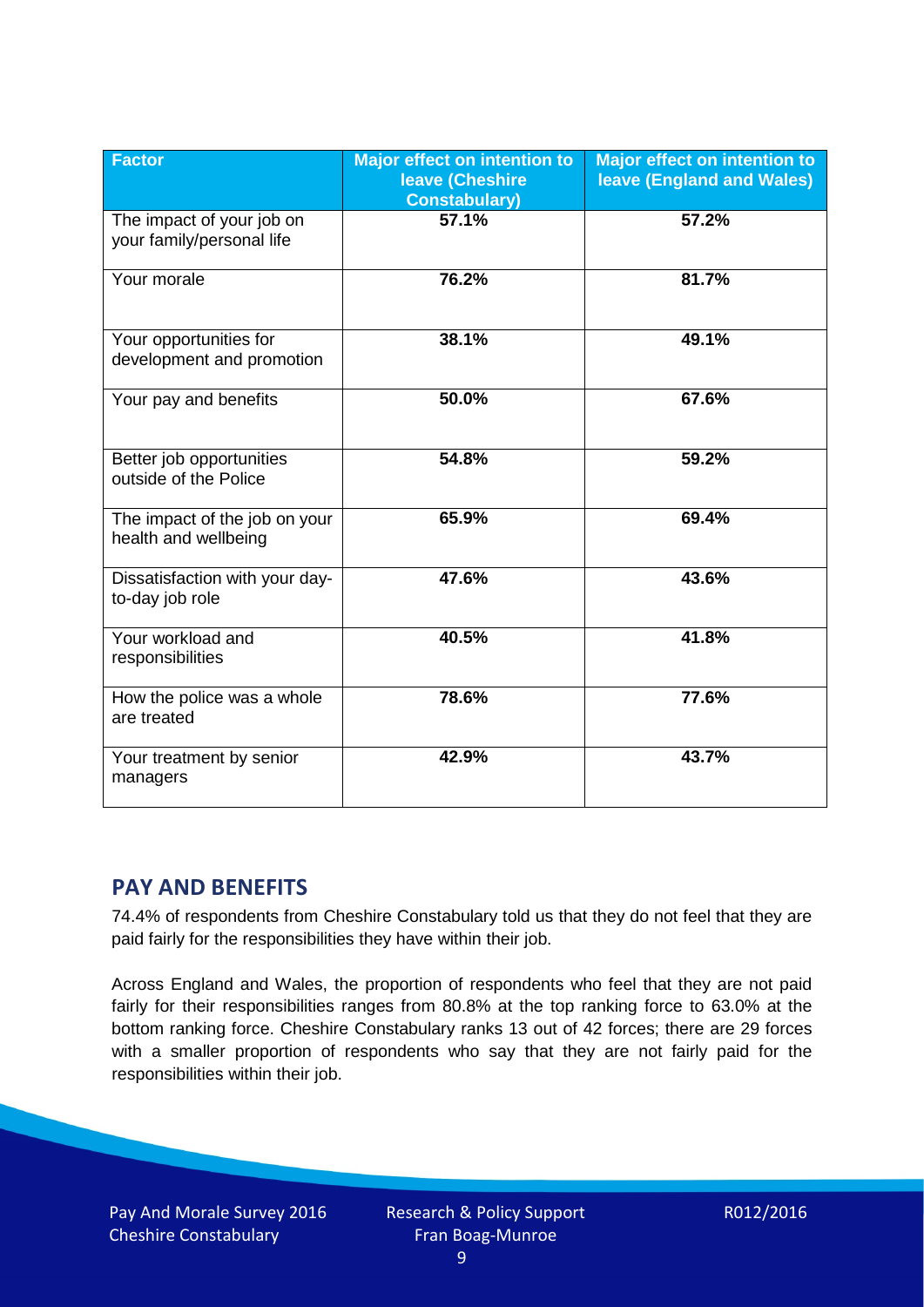65.2% of respondents from Cheshire Constabulary said that they are dissatisfied with their overall remuneration (including basic pay and allowances) and 68.4% said that they are dissatisfied with their pensions.

Nationally, The proportion of respondents who are dissatisfied with their overall remuneration ranges from 74.2% at the top ranking force to 50.9% at the bottom ranking force. In terms of respondents reporting dissatisfaction with their remuneration, Cheshire Constabulary ranks 20 out of 42 forces, meaning that there are 22 forces with a smaller proportion of respondents who are dissatisfied with their remuneration.

Pension dissatisfaction ranges from 71.5% at the top ranking force to 55.5% at the bottom ranking force. Cheshire Constabulary ranks 12 out of 42 forces for this indicator; therefore there are 30 forces with a smaller proportion of respondents who are dissatisfied with their pension.

|                                                                         | 2016  | 2015  |
|-------------------------------------------------------------------------|-------|-------|
| Do not feel fairly paid for the<br>responsibilities within their<br>job | 74.4% | 69.8% |
| Dissatisfied with total<br>remuneration                                 | 65.2% | 59.8% |
| Dissatisfied with pension                                               | 68.4% | 69.2% |

Nationally, 74.4% of respondents said that they were not paid fairly for the responsibilities they have within their job; this proportion was 70.3% in 2015. A significantly larger proportion of respondents said that they were not paid fairly for their responsibilities this year compared to last year<sup>[7](#page-9-0)</sup>.

The proportion of respondents across the police service as a whole who were dissatisfied with their remuneration was 66.7%; this compares to 62.7% in 2015. The difference between

<span id="page-9-0"></span> $7$  Z=12.5, p < 0.001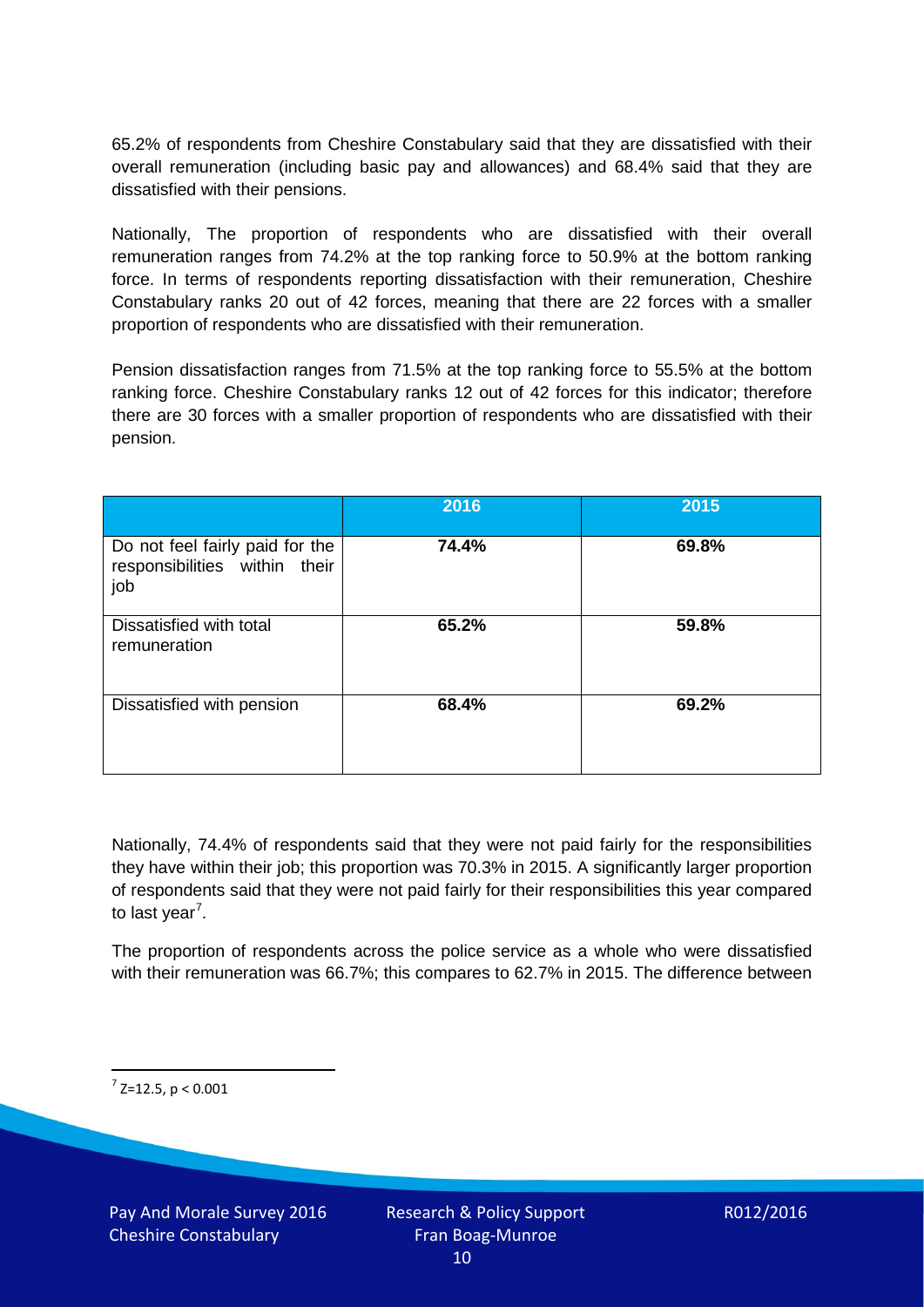the proportion of respondents who were dissatisfied with their overall remuneration in 2016 and 2015 was statistically significant<sup>[8](#page-10-0)</sup>.

Across England and Wales, the proportion of respondents who were dissatisfied with their pension in 2016 was 66.6%; this proportion was 68.9% in 2015. A significantly smaller proportion of respondents were dissatisfied with their pension this year compared to last year<sup>[9](#page-10-1)</sup>.

#### *Proportion of respondents who do not feel fairly paid for the responsibilities within their job compared to national average in 2016*



<span id="page-10-1"></span><span id="page-10-0"></span> $8$  Z = 11.4, p < 0.001  $9^{\circ}$  Z = 6.7 p < 0.001

Pay And Morale Survey 2016 Cheshire Constabulary

Research & Policy Support Fran Boag-Munroe 11

R012/2016